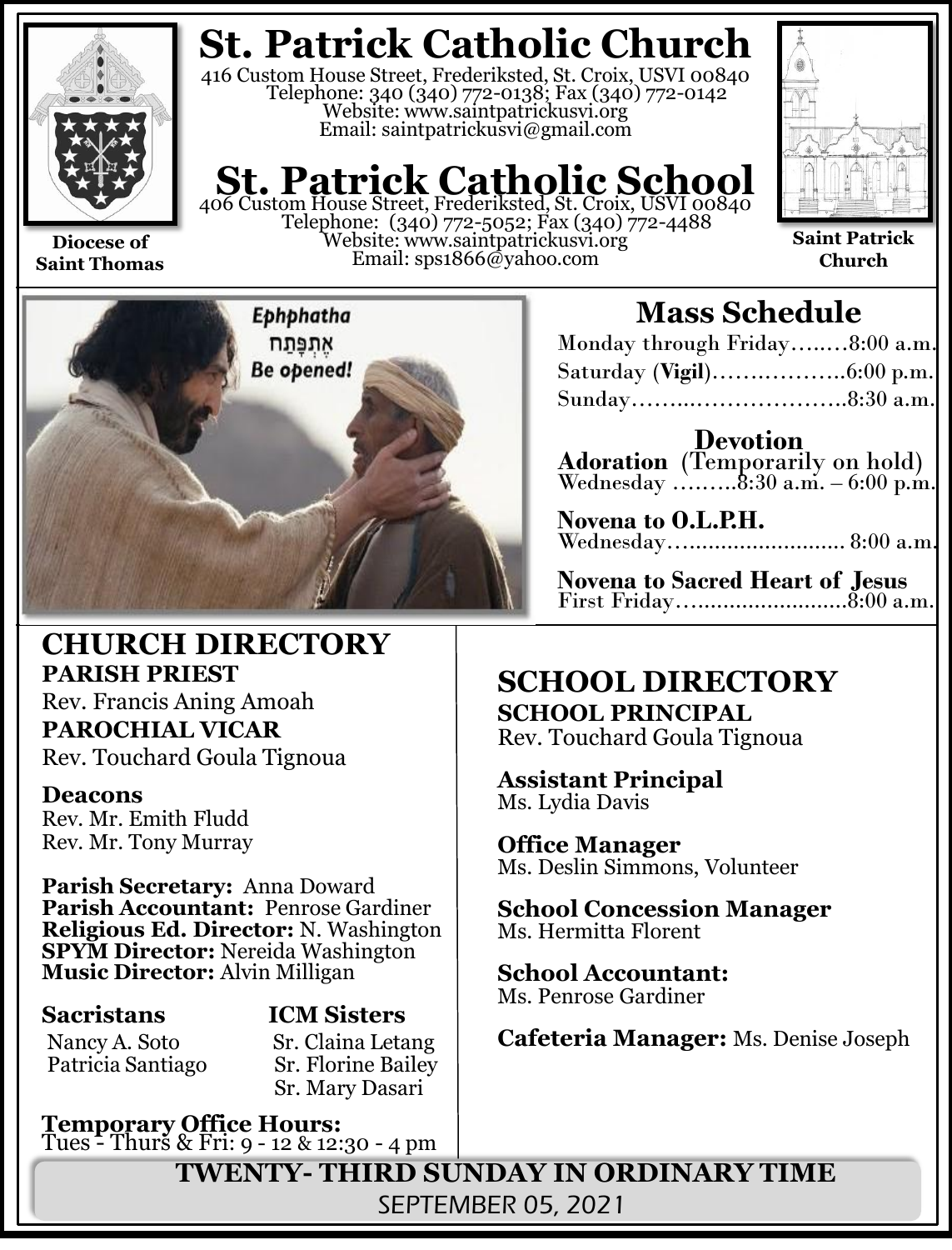# **TWENTY-THIRD SUNDAY IN ORDINARY TIME SEPTEMBER 05, 2021**

# **MASS INTENTIONS**

| <b>SATURDAY, September 04</b>                               |                                        |                         |
|-------------------------------------------------------------|----------------------------------------|-------------------------|
| 6:00 PM. - Ann Doute' & Chelsea Taylor, Birthday Blessings/ | <b>SUNDAY:</b>                         | Is 35:4-7               |
| Family                                                      |                                        | Jas 2:1-5               |
| SUNDAY, September 05                                        |                                        | Mk 7: 31-37             |
| 8:30 AM. - Members of Sacred Heart Society, God's Blessings |                                        |                         |
| & Protection                                                | <b>MONDAY:</b>                         | Col 1:24-2:3            |
| <b>MONDAY, September 06</b>                                 | <b>Labor Day</b>                       | Lk 6:6-11               |
| 8:00 AM. - Communion Service                                |                                        |                         |
|                                                             | <b>TUESDAY:</b>                        | Col 2:6-15              |
| TUESDAY, September 07                                       |                                        | Lk 6:12-19              |
| 8:00 AM. - Communion Service                                |                                        |                         |
|                                                             | <b>WEDNESDAY:</b>                      | Mi 5:1-4 or Rom 8:26-30 |
| <b>WEDNESDAY, September 08</b>                              | The Nativity of the Blessed            | Mt 1:1-16,18-23         |
| 8:00 AM. - Communion Service                                | <b>Virgin Mary.</b>                    |                         |
| <b>THURSDAY, September 09</b>                               |                                        |                         |
| 8:00 AM. - Communion Service                                | <b>THURSDAY</b>                        | Col 3:12-17             |
| <b>FRIDAY, September 10</b>                                 | <b>USA, Saint Peter Claver, Priest</b> | Lk 6:27-38              |
| 8:00 AM. - Communion Service                                |                                        |                         |
|                                                             | <b>FRIDAY</b>                          | 1Tm 1:1-2,12-14         |
| <b>SATURDAY, September 11</b>                               |                                        | Lk6:39-42               |
| 6:00 PM - Communion Service                                 |                                        |                         |
|                                                             | SATURDAY:                              | 1Tm !:15-17             |
|                                                             | <b>BVM</b>                             | Lk 6:43-49              |
|                                                             |                                        |                         |

## *PRAY FOR THE SICK & SHUT-INS*

#### *Please pray that they may find comfort and healing in Christ.*

Steve Alexander, Olivia Anger, Nicholas Andrew, Marilyn Bailey, Eric Belcher, George Bondieumaitre, Debra Bruce, Virginia Burke, Fred Calvillo, William Carino, Ninon Gussman Carr, Norma Carillo, Paulette Christopher, Victorino Cruz, Matthew Donelley, Anna D'Souza, Norma Dyer, Harold Fisher, Sr. Kimberly Fludd, Johnetta Goodloe, Sarah Gordon, Dr. Amy Hardin, Enis Hilaire, Urla Isaac, Lidia Jiminez, , Eleanor Johnson, Alma John, Ann Joseph, Electra Joseph, Rose Joseph, Edwin Josiah, Jeannie Krigger, T'Agho Lopez, Chamarla Louis, Felina Artigo, Gwendolyn Lucas, Kathleen Smith-Maccow, Marla Matthew, Carlos Matus, Luz Melendez, Beverly Nesbitt, Bevon Nicholas, Marilyn Nicks, Ann Parris, Fr. Simon Peter, Geralda Pickering, Michelle Gibbs Riviere, Carmen Russell, Henrietta Sandy, Jose Manuel Santana, Martha Lena St. Juste, Eric Thomas, Juan Valentin, , Vincent Urgent, Inez Walker, Deacon Oliver Washington, Ann Weikel, Inez Williams, Simeon Williams, Curtis Williams, Joseph Wilson, Ingerborg McIntosh, William Lang, Anita Pulpul & Kemit Lewis, Noel Lercana & Bertille Samuel, Lewis Eugene, & Vilma C. Johnson, Fanny Andrews Clarke, Kesha Tatum.

*(Please call the Church Office to add or remove names to/from this list Church)*

## **MASS ATTENDANCE – AUGUST 28 & 29, 2021**

**Saturday** 6:00pm Holy Mass 43 **Sunday** 8:30am Holy Mass 67. Total 110

### **Preserve the Past Campaign in Progress**

Our Church restoration project is in progress and your contribution is still welcome. Please call the church office or contact a minister of hospitality for the contribution envelope.

## **SCRIPTURE READINGS OF THE WEEK**

| <b>SECOND COLLECTION FOR T</b>  |  |
|---------------------------------|--|
| <b>MONTH OF SEPTEMBER 2021</b>  |  |
| School SupportSept. 04-05       |  |
| Maintenance FundSept. 11-12     |  |
| Special Haiti ReliefSept. 11-12 |  |
| Property Insurance Sept. 18-19  |  |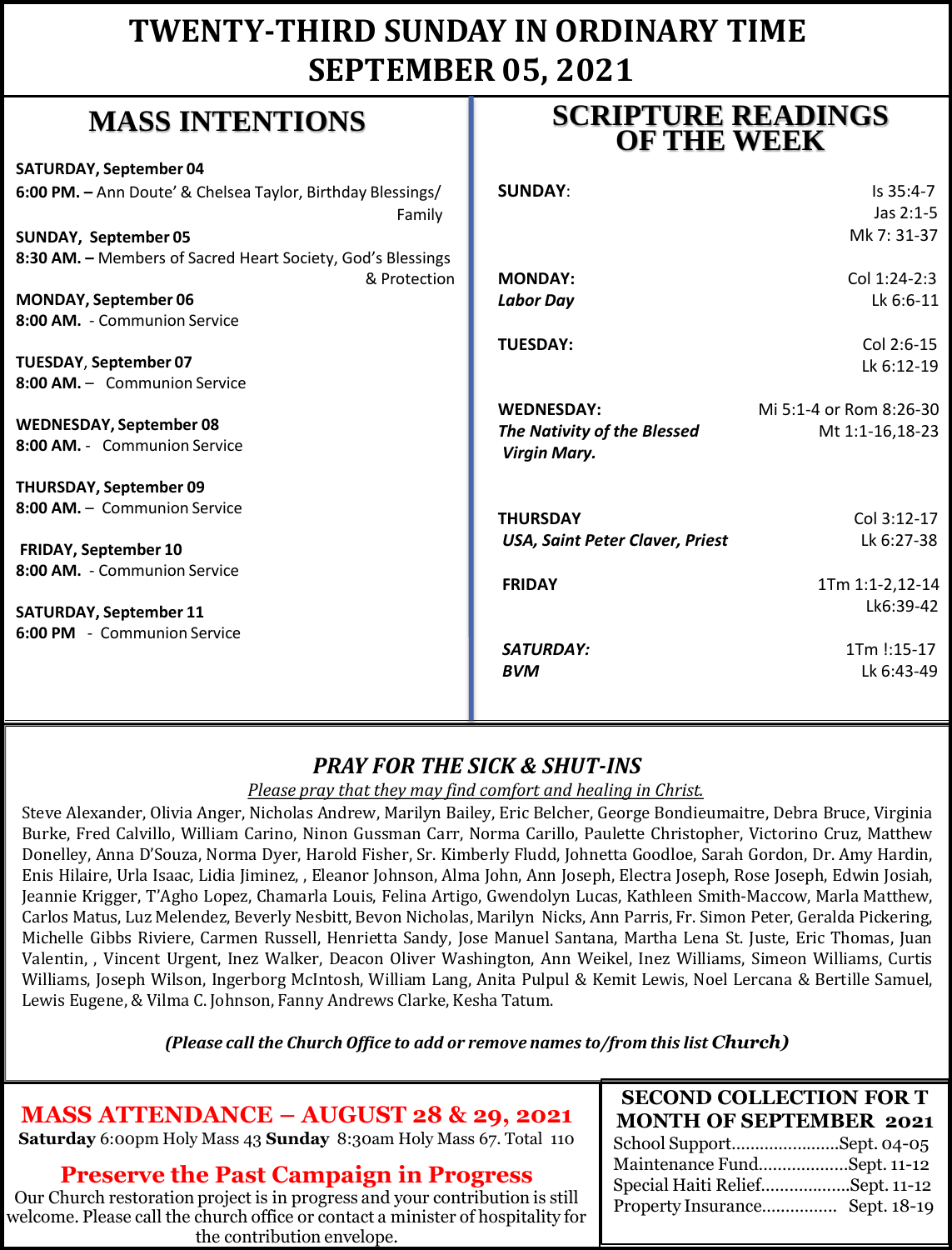# Announcements



#### **Seven Days Sanctuary Lamp Devotion**

The Sanctuary Lamp which burns in the Sanctuary of our church, the reminder of the Lord's Presence in the Most Holy Eucharist, will burn from September  $5<sup>th</sup>$ . to September 11th, For Eleanor Johnson, Grace of Healing, requested by Eloise Benjamin.

#### **Hurricane Protection**

As we are in the middle of the Hurricane Season, let us continue to pray for God's Mercy and Protection for these Virgin Islands, the Caribbean and the United States.

#### **Sacred Heart Society**

There will be a brief meeting for the members of the Sacred Heart Society, immediately following the 8:30 AM Holy Mass on Sunday September 5, 2021, in the Church.

#### **Special Collection in Parishes – Earthquake in Haiti**

Most Reverend Jerome Feudjio, Bishop, request that a special collection be taken up on the weekend of September 11-12, 2021, in all Parishes in the Diocese of St. Thomas to assist the Church in Haiti following the earthquake last month. Therefore, let us express our deep care and generosity for our brothers and sisters in Haiti, to rebuild this community of faith, by giving to the fund, and our prayers.

#### **September- The Month of the Bible**

Parishioners are urged to kindly bring your Bibles to Church the Weekend of September 11-12,2021 to have them Bless by the Priest. If you do not have a Bible, you can purchase one from the church's Gift Shop.

#### **Registration for CCD Classes**

Registration for CCD classes for the 2021-2022 Catechetical year. Registration forms are available at the rear of the Church. We are also recruiting New Volunteer Teachers & Aides for our CCD program. Please contact Nereida Washington, the CCD Director, (340) 277-5535 or call the church office at (340) 772-0138.

#### **2021 Christmas Raffle Books**

The drawing date for our Raffle is just a few months away. Please remember to turn in you sold books. Books are still available at the rear of the Church every weekend after Holy Masses. This is the only major fundraiser for our parochial school. We rely on your support for its success

#### **Bulletin announcements must be submitted to the Church Office by Wednesday at noon**

# Parish Information

#### **Sacrament of Baptism**

Fourth Sunday of each month. Please register your children at the Church Office. Present a copy of the child(ren) birth certificate(s). Classes for parents & godparents are on the 1st, 2<sup>nd</sup> and 3<sup>rd</sup> Tuesday from 6:00 p.m. until 7:00 p.m. each month.

#### **Sacrament of Marriage**

Please make arrangements with parish priest 6 months before your wedding.

#### **Confraternity of Christian Doctrine (CCD) Classes**

Classes are held every Sunday during the school year and begin with attendance and instruction in the classroom at 8:30 a.m. followed by Mass at 10:00 a.m.

#### **Rite of Christian Initiation of Adults (RCIA) Classes**

RCIA is the journey of faith by which interested persons become members of the Roman Catholic Church. The program instructs adults to enter into full communion with the Catholic Church through Baptism and/or Confirmation and Holy Communion. To register, please call the church office at (340) 772-0138.

#### **Sacrament of Penance**

Confession is the sacrament that allows us to admit our faults and develop humility, but the most profound part is we get to experience Christ's gift of mercy.

Weekdays……………….…………….... 15 min. before Holy Mass Weekends………………………………. 30 min. before Holy Mass

#### **Funerals**

All funeral services begin at 10:30 a.m. Viewings at 9:30 am. No funerals are held on weekends. Arrangements must be made with the Church before funeral arrangements with the funeral home.

#### **Sacrament of the Anointing of the Sick**

Please call the rectory at (340) 772-0138 whenever a family member or friend is seriously ill or hospitalized.

#### **Parish Registration**

Parishioners who are 18 years and older are invited to register at the Church Office as well as become active and contributing members. We would like to maintain an upto-date listing of all St. Patrick parishioners. Registration also helps in providing quick services for the request and proof of miscellaneous church letters for individuals, Baptism, Confirmation, etc.